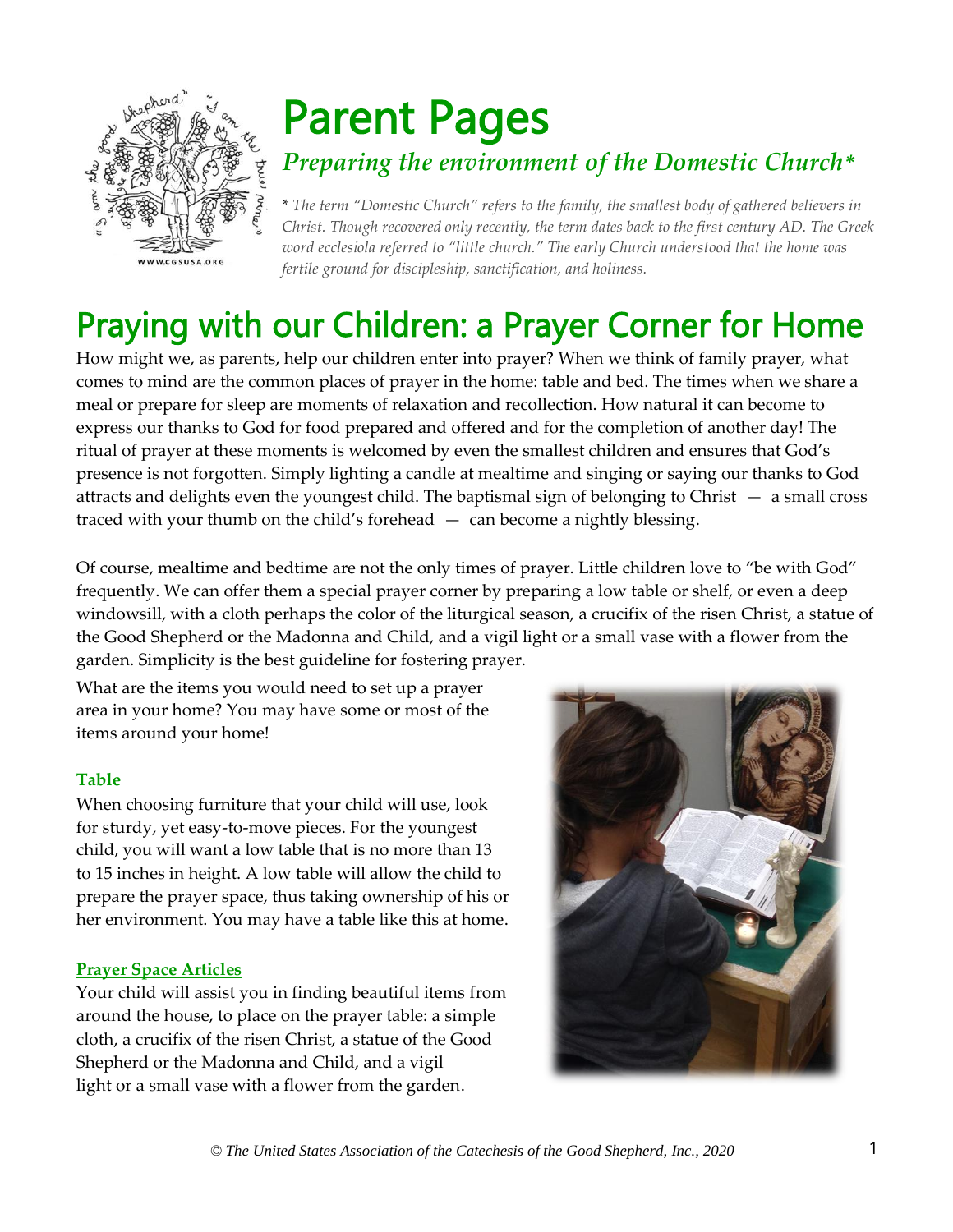# **Basket for Prayer Table Articles**

It is a good idea to have a small basket so that your child can readily select the appropriate article and art images for the prayer table.



*a basket or shelf to hold prayer articles. a purple pillowcase for a prayer cloth*



 *setting up the prayer table "I love you, Jesus"*



## **Prayer Cloth**

In the Atrium, the first item we place on our table is a prayer cloth. The children will be familiar with prayer cloths used in the Atrium that represent the colors of our Liturgical Year: purple (or blue), green, red and white. Allow your child to assist you in finding lovely material at home for your prayer table: cloth napkins, scarves, even pillowcases may be used.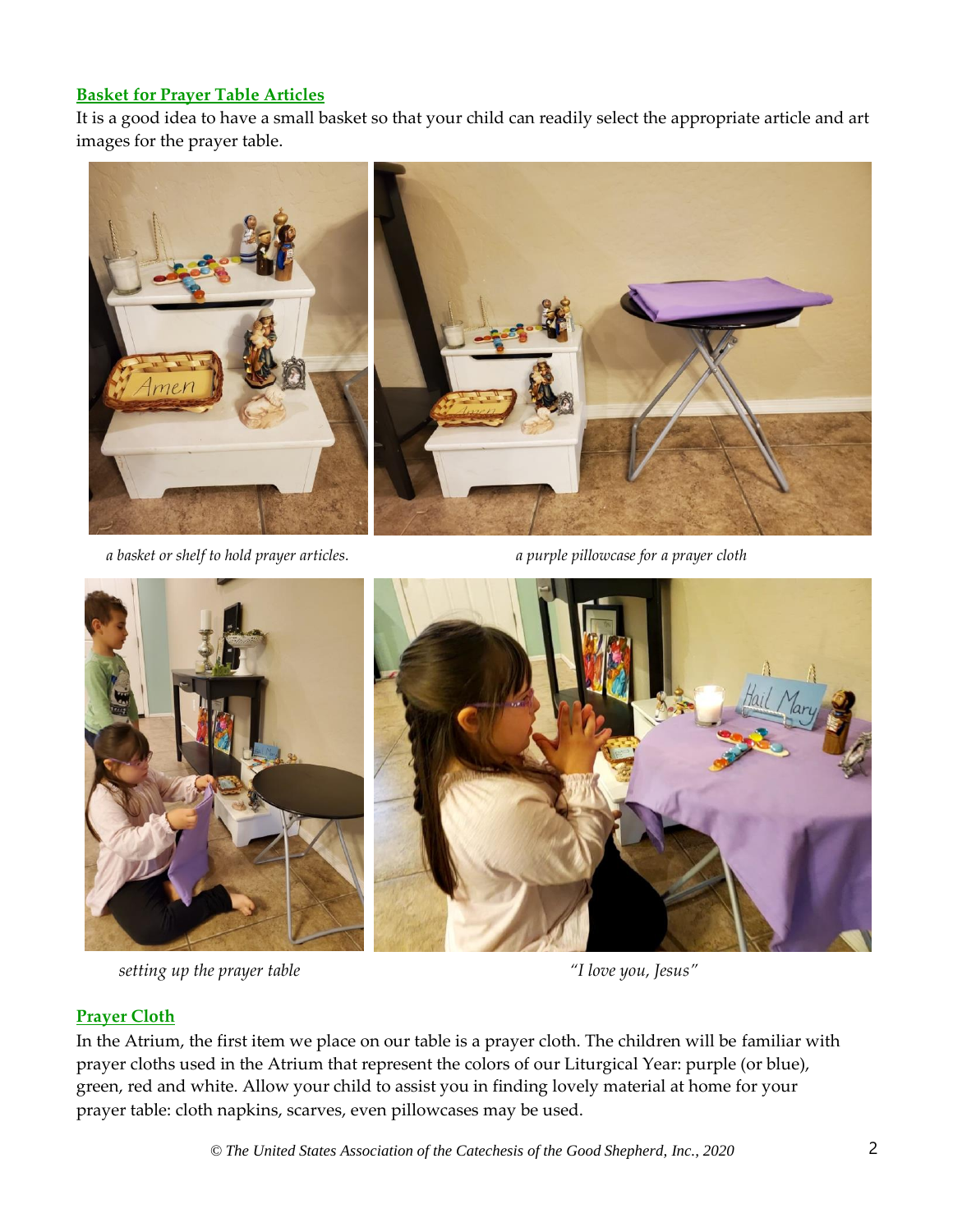#### **Bible**

The Bible is placed prominently on the prayer table. You may want a small pillow to hold your Bible, which is a further expression of the preciousness of the Bible.

#### **Statue or Sacred Art**

One of the characteristics of the young child is that they are attracted to beauty. This includes the art that we place in our environment. Studies show that there are intellectual benefits of stimulating the brain through the fine arts. For younger children, it is recommended that the images be few and carefully selected to reflect the most essential biblical images for Jesus, the Blessed Mother, the Holy Family and the most important New Testament events.

We know the child is particularly drawn to the image of Jesus as the Good Shepherd. A statue of the Good Shepherd is available from our online store:

https://app.etapestry.com/cart/CatechesisGoodShepherd/default/item.php?ref=628.0.448329795

A small statue of a Madonna and Child may also be available for the child to place on the prayer table. We would love to see photos of your families' prayer table.

## **Prayer Cards**

Your 3-6 year old child may choose to make a prayer card to place on the table.

A basket may be used to hold one-word small prayer cards (approx. 5x7 in.) such as:

- Amen
- Hosanna
- Alleluia

Your 3-6 year old child may also like to copy the following scripture. A basket may be used to hold medium psalm/prayer phrase cards (approx. 8x10 in.) such as:

- Psalm 23:1
- Psalm 23:1-3
- Psalm 23:1-4
- "Hail Mary, full of grace, the Lord is with you."
- "Blessed are you among women; blessed is the fruit of your womb."

The 6-12 year old child may copy verses of Psalms:

- *Psalm 43:1* • *Psalm 124:8*
- *Psalm 51:15*
- *Psalm 121:1-2* • *Psalm 58:10*
- *Psalm 17:8* • *Psalm 3:5*
- *Psalm 51:10*
- *Psalm 18:3* (For a complete list of prayer cards, see *Parent Pages: Preparing the environment of the Domestic Church: How to Make a Prayer Card***)**

One or two small easels or stands to hold pictures or prayer cards.